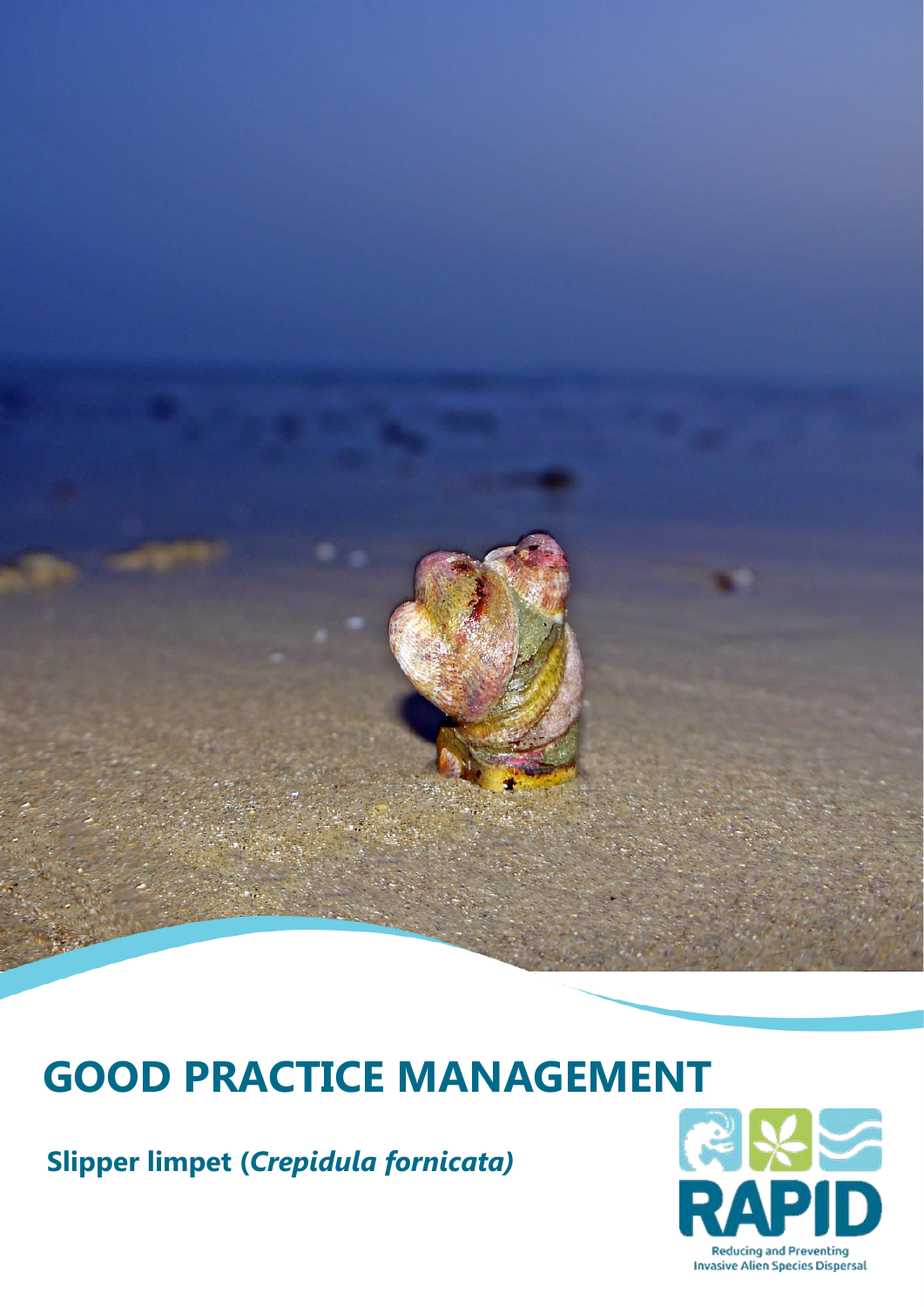

**Other names:** common Atlantic slippersnail, boat shell, quarterdeck shell, fornicating slipper snail, Atlantic slipper limpet

**For ID guides and more information: http://www.nonnativespecies.org/index.cfm?sectionid=47**



Slipper limpet *(Crepidula fornicata)* Images above and right: GB NNSS © Crown Copyright 2009 Cover image: © Daniel Davis, CC BY-SA 2.0



Groups of individuals are often found fastened together in 'stacks' or 'chains'

Version 1: August 2018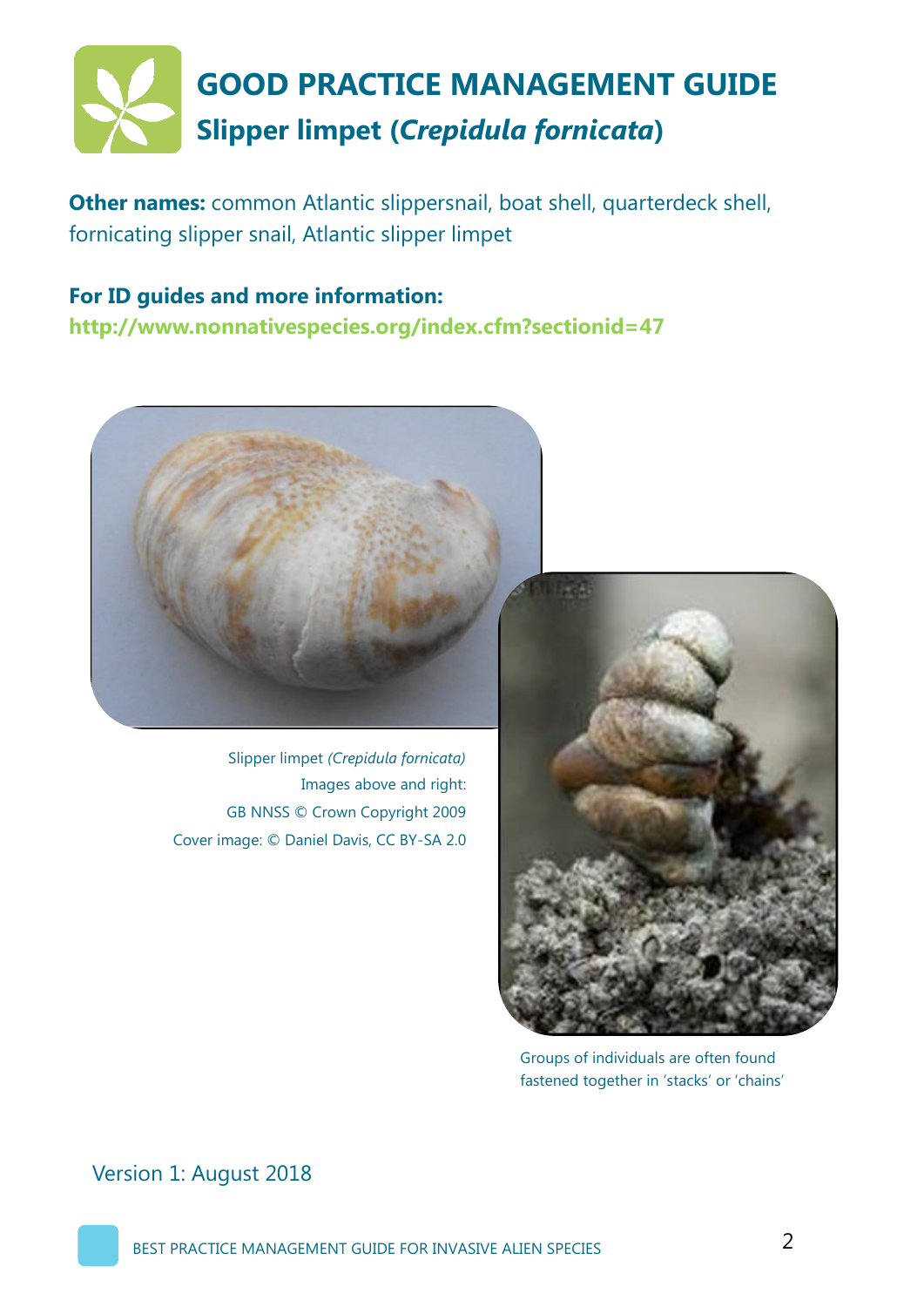# **MANAGEMENT SUMMARY**

### **Ecology and impact of Slipper limpet**



The slipper limpet is a filter-feeding, asymmetrical smooth-shelled sea snail often found in curved chains or stacks made up of several individuals. The species is a protandrous hermaphrodite, that is, an organism that is born male and at some point in its lifespan changes sex to female. The older, larger members at the base of a stack are female, the younger, smaller members at the top are male; the central portion comprises individuals changing sex. The planktonic larva can move themselves, but are mostly carried by water movement. Larvae settle in isolation or on top of an established stack. A long, planktonic larval stage means that settlement may occur after removal of adults if timed badly. Adults live on the sea bed on a variety of surfaces, including the shells of dead and living hard-shelled invertebrates, such as scallops, crabs, whelks and mussels.

A competitor for food and space with other filter-feeding invertebrates. *C. fornicata* has the ability to smother species and alter the nature of sediment substrata, smothering areas previously dominated by bivalves. It is considered a pest of commercial shellfish operations, such as scallops, mussels and oysters, where it can reduce growth rates of shellfish through direct attachment and/or through smothering from the biodeposition of faeces and pseudo-faeces.

### **Effective management: summary**

There is currently no easy way to manage slipper limpets and complete eradication is impossible with current techniques. Dredging and smothering have been used effectively, if done rapidly before establishment, and can be used for control. Good biosecurity practice is highly recommended to prevent transfer of slipper limpet (and other marine/coastal IAS) from infected to uninfected areas.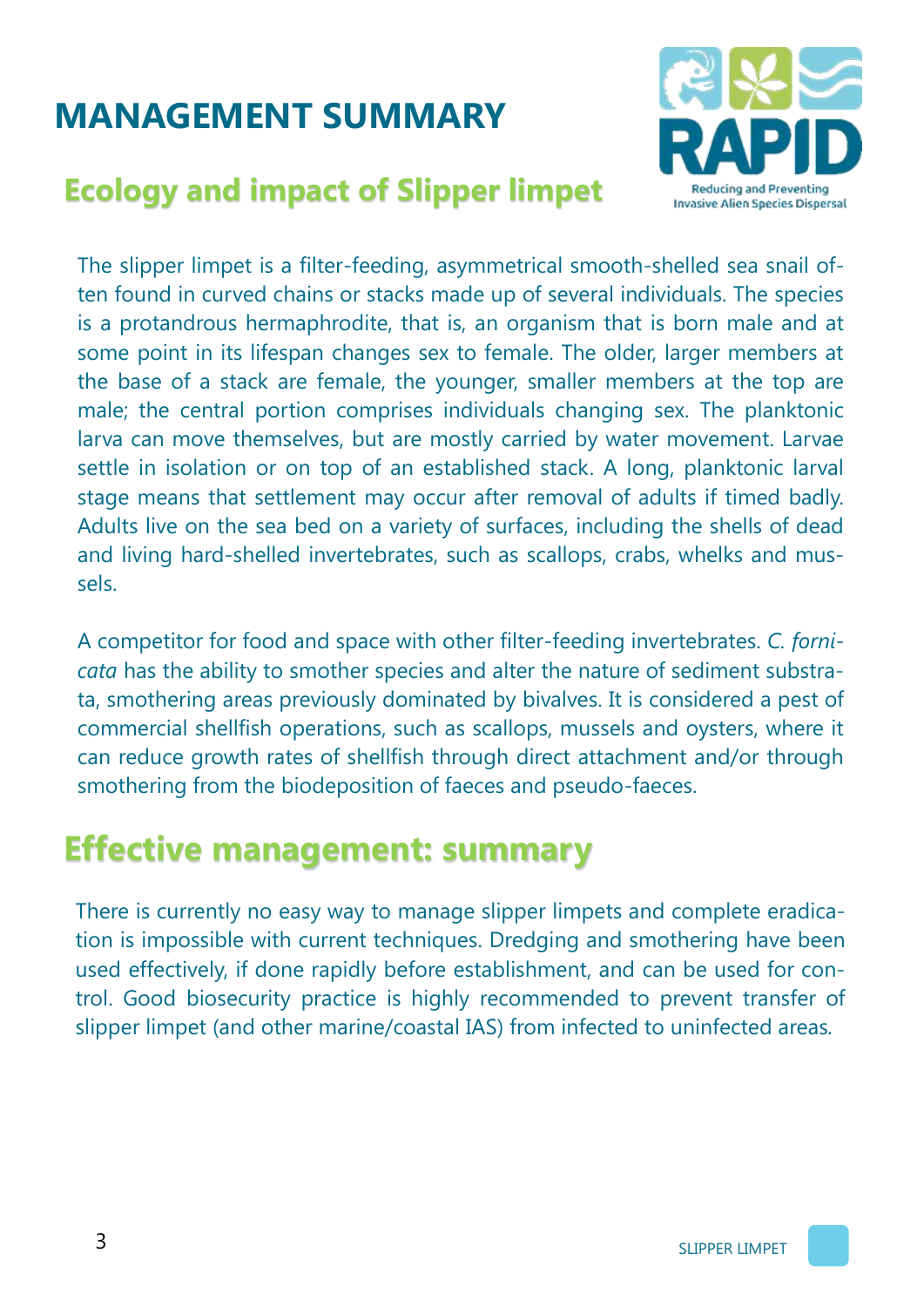### **Prevention**

Undertake good practice biosecurity, to prevent transfer of slipper limpet (and other marine/ coastal IAS) from infected to uninfected areas, including:

- Regulation and regular monitoring of transfers of oysters and mussels, in particular, not transporting seed from areas infected with *C. fornicata* for stocking to uninfected areas.
- All fisheries workers and participants should thoroughly clean and disinfect all external clothing and footwear, fisheries equipment/implements and allow to dry (including cockle and mussel bags to be re-used in another fishery).
- Effluent from washing and grading live cockles and mussels should be boiled prior to discharge.
- Do not pump non-sterilised water out in harbours where possible.
- Annual haul-out and anti-fouling of vessels; use of quarantine berths.
- Good housekeeping of port infrastructure.
- 'Check, Clean, Dry' all relocatable structures and equipment before transferring from one area to another.
- 'Check, Clean, Dry' all equipment and clothing (recreational fishing and boating) used in marine and inter-tidal between use and before moving from one area to another.
- Power-washing of boats (deck and hull) and launch vehicles in-between use in different marine/coastal areas.
- Promote awareness and knowledge of biosecurity (particularly Check, Clean, Dry), identification of marine INNS, including slipper limpet, and the importance of reporting any sightings amongst stakeholders, with a focus on professional and recreational water-users.

"Check, Clean, Dry" campaign: http://www.nonnativespecies.org/checkcleandry/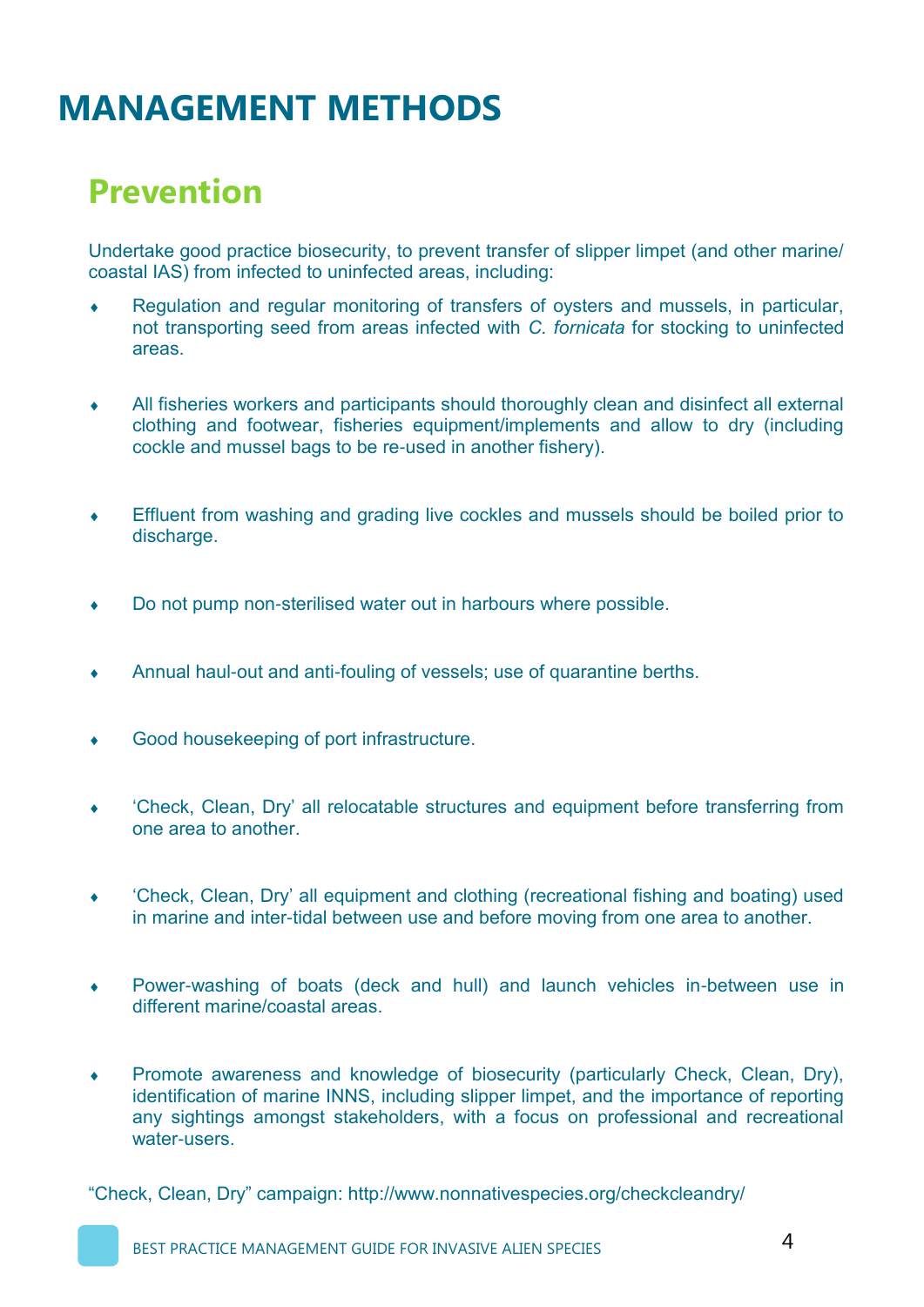# **Mechanical**

#### **Dredge and spoil disposal**

Method: The construction and maintenance of coastal infrastructure involves the disposal of dredged material at designated sites. *C. fornicata* is poorly adapted to adjust its vertical in sediment position and has limited scope to survive the dredge and spoil disposal process. Laboratory experiments and field surveys indicate that *C. fornicata* did not survive burial deeper than 6cm. As *C. fornicata* stacks may be up to 7cm high, the layer of deposits should be increased accordingly (Powell-Jennings and Callaway, 2018).

#### **Dredging and smothering**

A reportedly successful local rapid response and eradication was undertaken in the Menai and Conwy Bay Special Area of Conservation, North Wales, in 2006. A consignment of seed mussels had been laid on the sea bed prior to the discovery of their contamination with slipper limpets. The rapid response involved removing the mussels with dredgers, followed by smothering the area with a dense layer of uncontaminated mussels (sourced from another area). Subsequent monitoring did not reveal any live limpets. The Bangor Mussel Growers Code of Practice recommends that this procedure is adopted as an appropriate response to any future unintentional introductions of *C. fornicata* (or any other INNS) into the mussels lays (Wilson, and Smith. 2008).

#### **Dredging and dumping above high water mark**

For clearance of large beds, dredging and disposal above high water mark has been applied.

Constraints: Potential odour problems.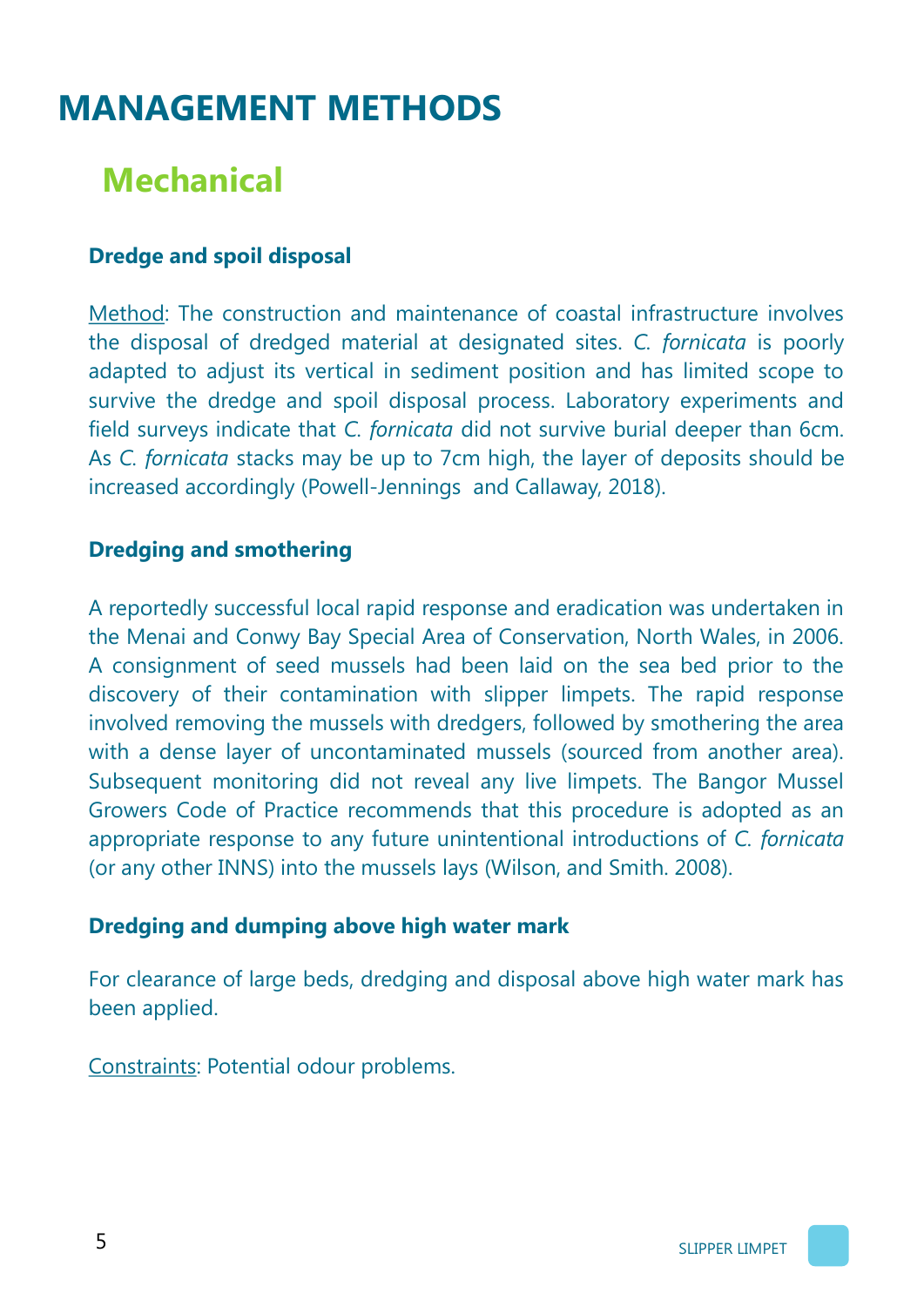### **Mechanical (cont)**

#### **Collection by suction dredge**

In St Brieuc Bay and Mont St Michel Bay, France, for a limited period each year, slipper limpets are removed from the seabed via a modified 2m wide dredge head which removes the surface sediment. Significant quantities of slipper limpets have been removed from the two operating areas over a number of years with 43,000 tonnes alone being taken from Mont St Michel Bay.

#### Constraints:

*Water quality impact*: Fine sediment is removed with the slipper limpets and returned to the sea, with concerns over resuspension in restricted water bodies and potential impacts on dissolved oxygen and the resuspension of ammonia and hydrogen sulphide.

*Substrate disturbance*: Bathymetry or boulder fields can cause the dredge to bite deeper than necessary to remove living slipper limpets (<10cm of sediment) than if the bed is level and obstruction free.

*Extraction efficiency in marginal areas:* There are diminishing returns (and hence disincentive) in working partially cleared and muddy areas.

*Limited depth:* The suction dredge can only operate in <20m depth due to the length of the dredge pipe.

#### **Covering with bags of oysters**

Cultivation of oysters in bags laid on trestles is said to reduce impacts as small slipper limpets often become crushed. If removed from ships or other floating structures in dry-dock, all removed fouling biota should be destroyed and not returned to the water.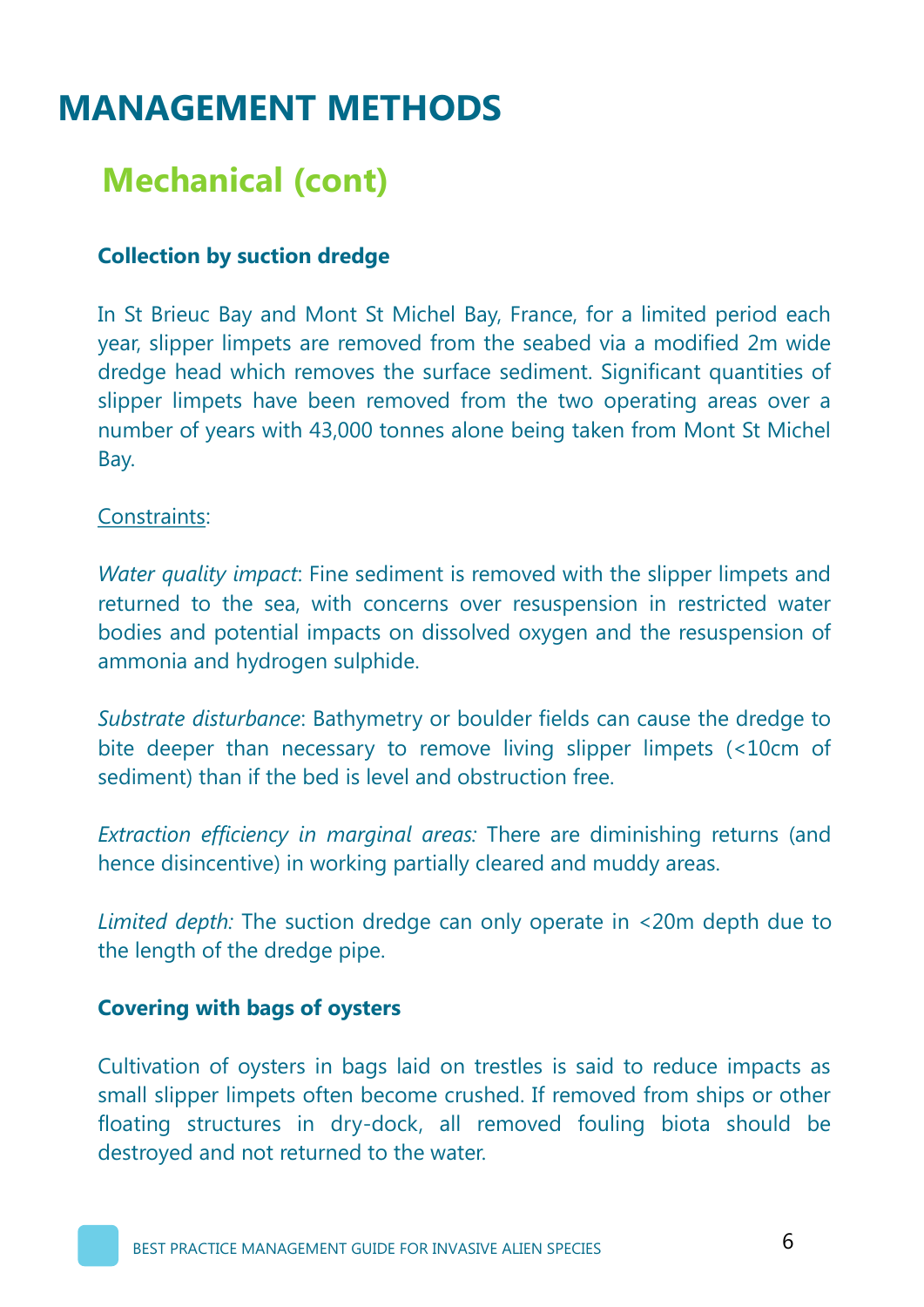# **Chemical**

Dipping small quantities of "cultch" (cultch is material such as old oyster shells, stones, etc., used to form a spawning bed for oysters or shellfish) with hypersaline solutions are reported to be effective in controlling newly settled slipper limpets. Brine immersion for over 5 minutes resulted in 100% mortality.

### **Manual**

#### **Collection by Fishermen**

In low levels of infestation, collection by oyster fishermen can be one of the most effective management techniques.

Constraints: At a larger scale of slipper limpet infestation, issues of fishing vessel capacity and bounty/subsidy rates render collection non-financially viable. Disposal of biological waste also incurs significant cost and at the moment no government organisation or harbour authority has committed to paying.

#### **Collection by Harbour Authority**

Where the capacity exists, Harbour Authorities could continue removal by dredging over a brief period following the closure of the oyster fishery season but prior to the onset of spat settlement. Slipper limpet removal could be incorporated as part of a wider maintenance of oyster beds. All considerations for maintaining the oyster beds will require an 'Appropriate Assessment' in negotiations with Natural England and the Environment Agency.

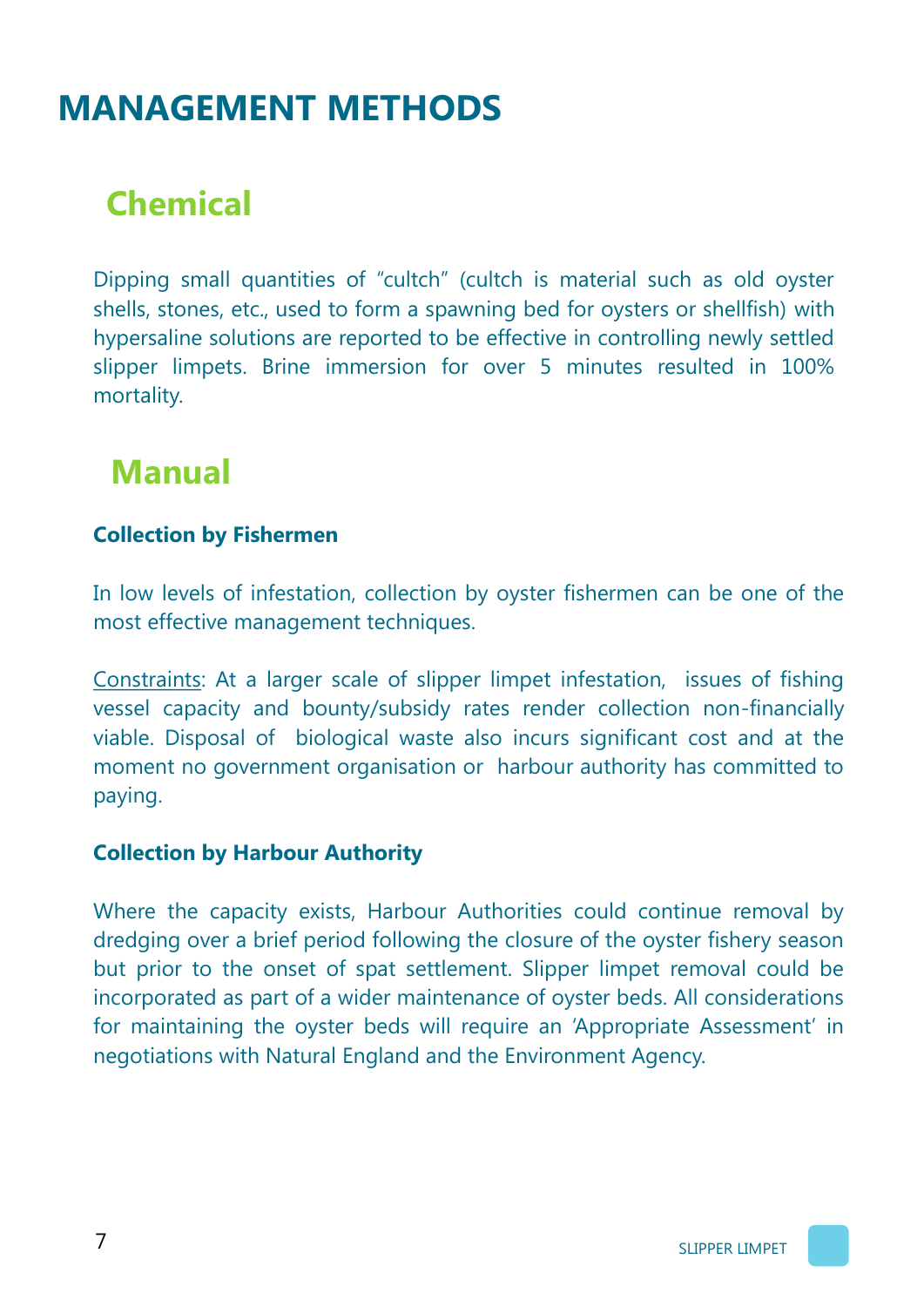# **Biological**

Not known. Although number of common predators (hermit crab *Pagurus longicarpus*, shore crab *Hemigrapsus sanguineus*, and drilling gastropods *Nucella lapillus* and *Urosalpinx cinerea*) have been shown to predate juvenile slipper limpets, with the potential to limit recruitment into adult populations, the application of any means of biological control is untested.

### **Ineffective methods**

#### **Chain harrowing**

Chain harrowing is a technique used in order to remove soft sediment from the oyster beds exposing the hard substrate for oyster spat settlement. The technique involves towing chains behind a powered vessel over the beds which re-suspends the surface layer of sediment (unlike harrowing with a 'toothed' dredge which is designed to break up the hard bed). The technique can break up *C. fornicata* stacks. However, the unintended consequences are that increased numbers of viable stacks can be created and individuals may be dispersed further afield.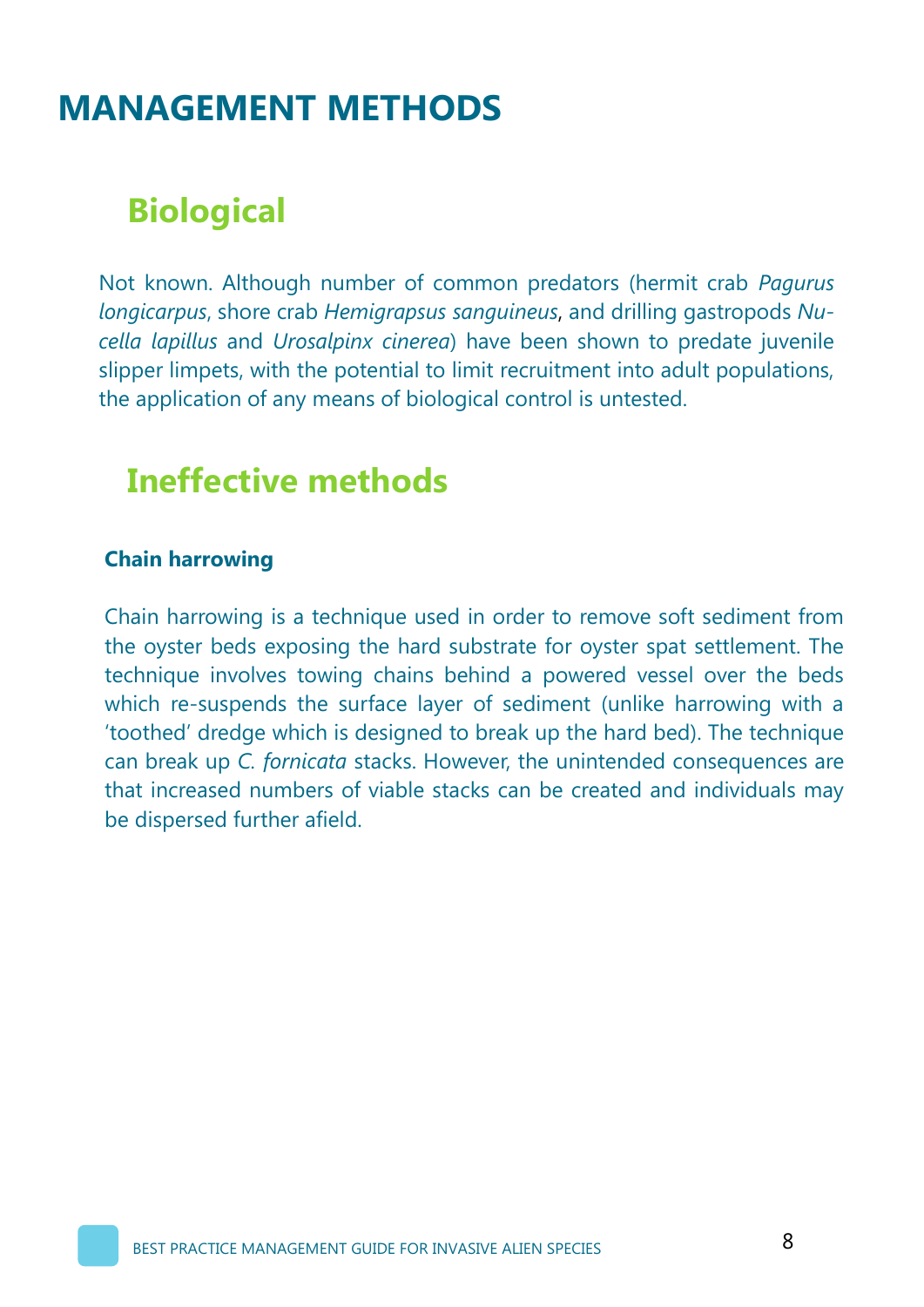# **Legislation**

Slipper limpet is listed under Schedule 9 of the Wildlife and Countryside Act in England and Wales 1981 making it an offence to release or allow this species to escape into the wild.

# **Health and Safety**

The link below is to a useful webpage on the GBNNSS website which provides resources and guidance on health and safety when planning a project working with invasive species:

http://www.nonnativespecies.org/index.cfm?pageid=266

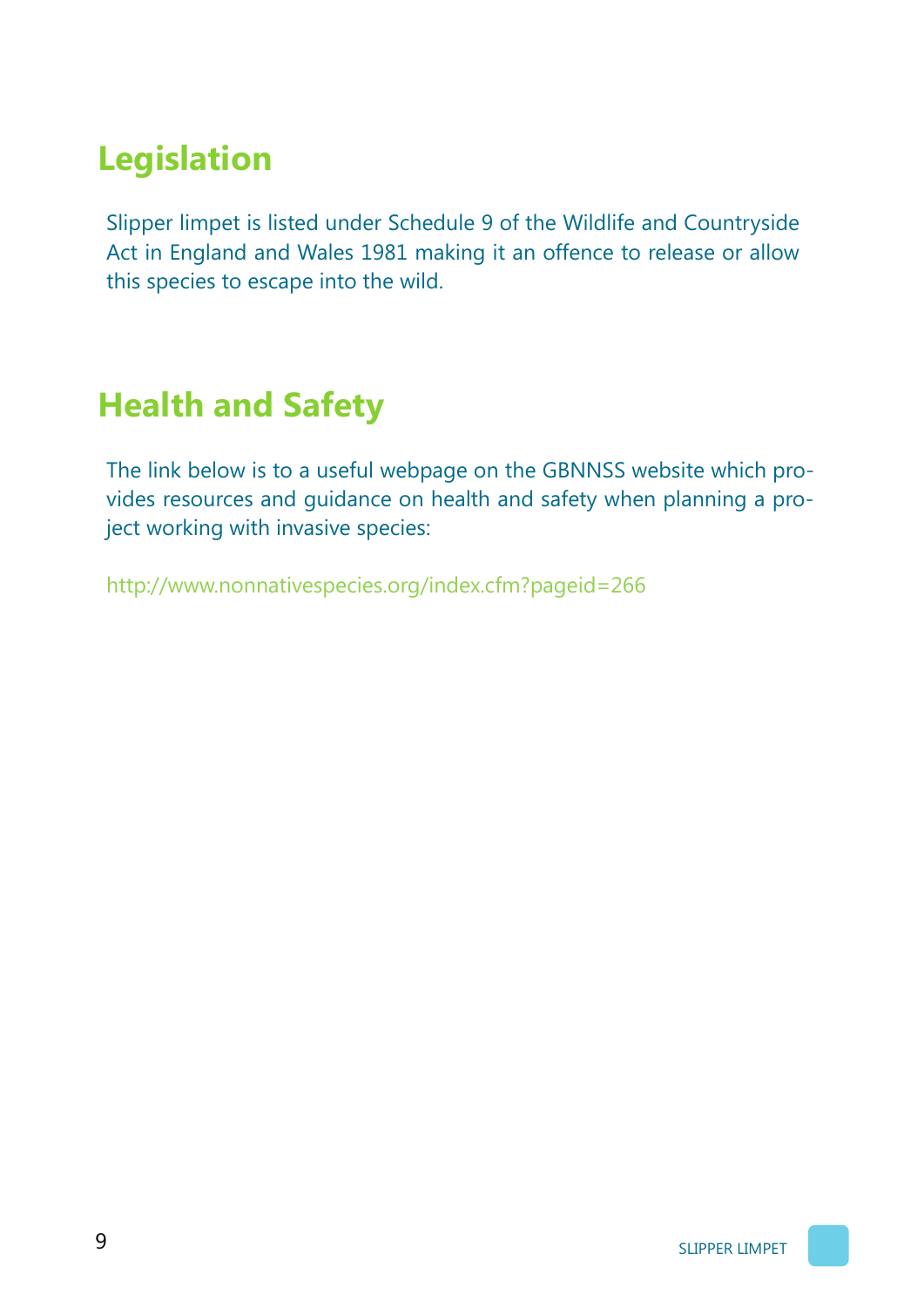# **References**

Cook, E. J., Davidson, K., Fox, C. and Black, K. (2012) Monitoring and eradication of invasive and non-native species in aquaculture units. Report by Scottish Association for Marine Science to the Scottish Aquaculture Research Forum. Tender Ref: SARF087. 39pp.

Fitzgerald A. (2007) Slipper Limpet Utilisation and Management. Report produced on behalf of the Port of Truro Oyster Management Group.

Franklin A. (1974) The destruction of the oyster pest *Crepidula fornicata* by brine-dipping. Technical Report No 8, Fisheries Laboratory, Ministry of Agriculture Fisheries and Food, Lowestoft.

Global Invasive Species Database (2009) Factsheet for *Crepidula fornicata*. Available from: www.issg.orgdatabasespeciesecology.asp?si=600&fr=1&sts

Hancock DA. (1969) Oyster pests and their control. Burnham on Crouch, Ministry of Agriculture Fisheries and Food. Laboratory Leaflet (New Series), No. 19.

Jensen, Kathe R. (2010) NOBANIS – Invasive Alien Species Fact Sheet – *Crepidula fornicata*. Identification key to marine invasive species in Nordic waters – NOBANIS www.nobanis.org

Minchin D. (2008) *Crepidula fornicata*. DAISIE Factsheet http://www.europealiens.org/speciesFactsheet.do?speciesId=50159

Payne RD, Cook EJ, Macleod A. (2014) Marine Biosecurity Planning – Guidance for producing site and operation-based plans for preventing the introduction of non-native species. Report by SRSL Ltd. in conjunction with Robin Payne to the Firth of Clyde Forum and Scottish Natural Heritage 39 pp."

Powell-Jennings C, Callaway R (2018) The invasive, non-native slipper limpet *Crepidula fornicata* is poorly adapted to sediment burial. Marine Pollution Bulletin 130: 95-104.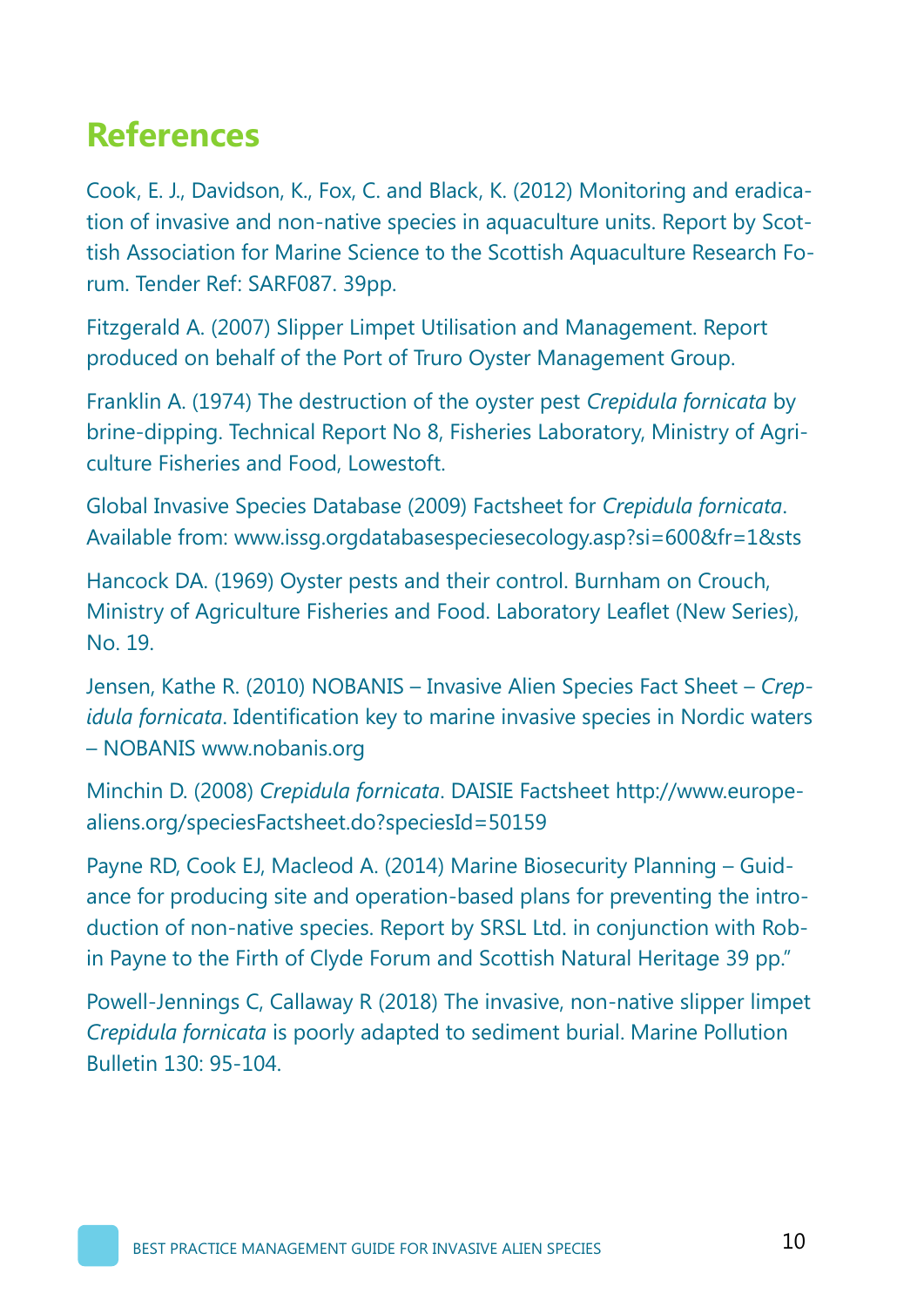Sewell J and Sweet N. (2011). GB Non-native Organism Risk Assessment for *Crepidula fornicata.* https://secure.fera.defra.gov.uk/nonnativespecies/ downloadDocument.cfm?id=361

Temple S. (2014). North Western Inshore Fisheries and Conservation Authority Biosecurity Plan 2014-2019: Incorporating Marine Invasive Non-Native Species and Shellfish Disease.

Wilson J and Smith K. (2008). Code of good practice for mussel seed movements. Bangor Mussel Growers Association. 26pp. http://www.nw-ifca.gov.uk/ app/uploads/Code-of-Good-Practice-seed-mussel-movement.pdf